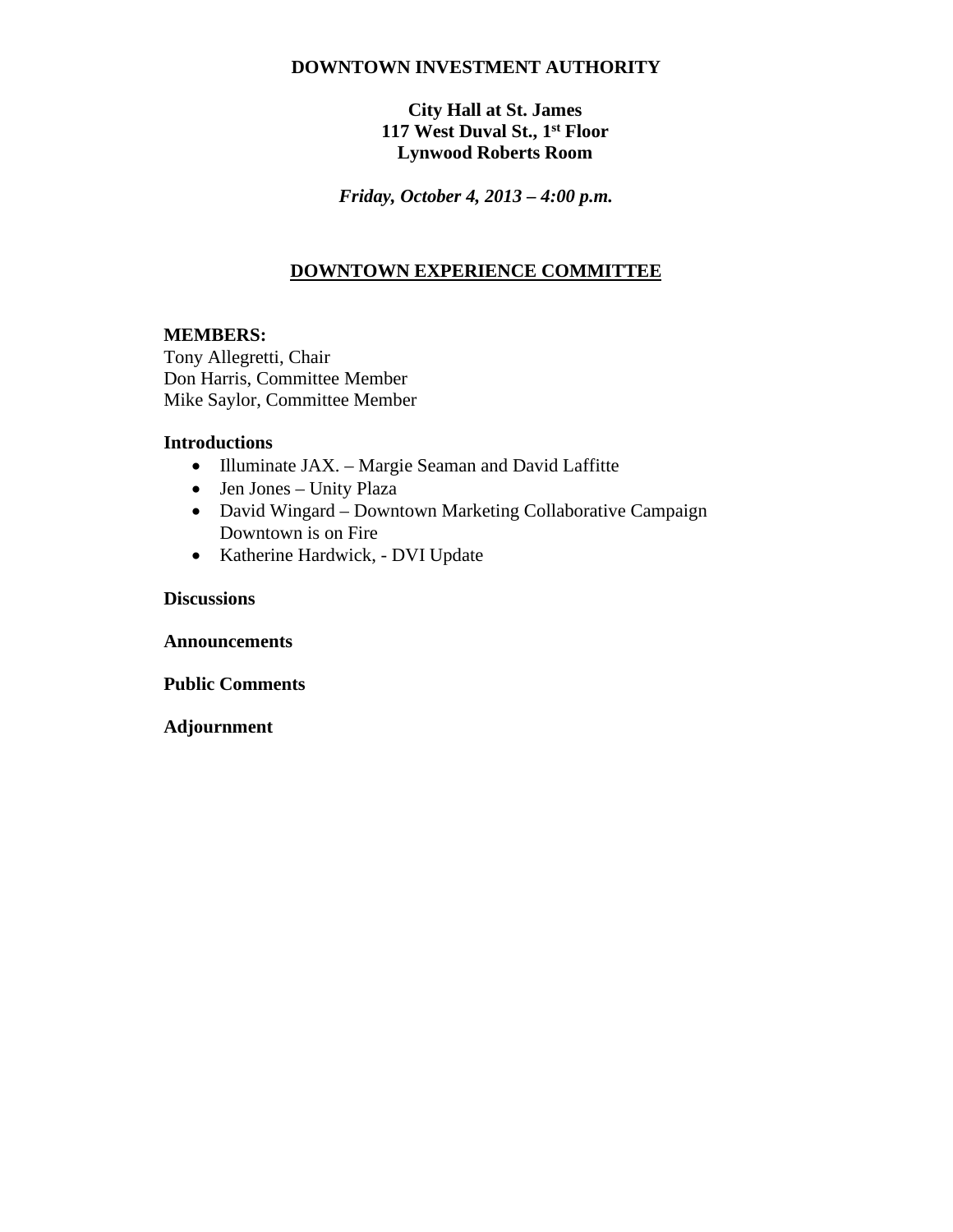**Office of Economic Development**

**Downtown Investment Authority**



**City Hall at St. James 117 West Duval St., Lynwood Roberts Room** *Friday, October 4, 2013 – 4:00 p.m.*

# *DOWNTOWN EXPERIENCE COMMITTEE MEETING MINUTES*

**Board Members Present:** Tony Allegretti

**Board Members Absent:** Donald Harris, Mike Saylor

**Office of General Counsel:** Jason Gabriel

**Council Members Present:** None

**Attendees: (Staff):** Karen Underwood

## **I. CALL TO ORDER**

The Downtown Experience Committee meeting was called to order by Chair, Tony Allegretti at 4:04 p.m.

### **INTRODUCTIONS**

- Illuminate JAX Margie Seaman and David Laffitte Margie Seaman National Director of Commercial Real Estate Services for Sellers Realty Group and David Laffitte the lighting consultant, who designed the lightscape of the Main Street and Acosta bridges, presented an illuminated Downtown Jacksonville Skyline.
- Unity Plaza Jen Jones and Alex Cooley Jen Jones, Executive Director of Unity Plaza and Alex Cooley, visionary of the Unity Plaza and Co-Founder and Principal of Hallmark Partners presented the Chamber Trip Presentation that was presented about 2 weeks ago in Charlotte. Mission Statement: "Unity Plaza" is an inclusive home for our community to connect, celebrate who we are and lift us to our highest selves. Through performing and visual art, wellness, education, and leadership experiences, we will nourish the community consciousness to ignite the divine spark alive in each of our souls.
- Wingard Creative David Wingard

David Wingard presented Downtown Marketing Collaborative Campaign Downtown is on Fire. The group handling the marketing was birthed in the [Jax Chamber](http://www.bizjournals.com/profiles/company/us/fl/jacksonville/jax_chamber/3330633) but now stands on its own, funded by member contributions. The idea came out of chamber trips to cities such as Indianapolis that have revitalized their downtowns through the creation of downtown investment authorities and marketing groups.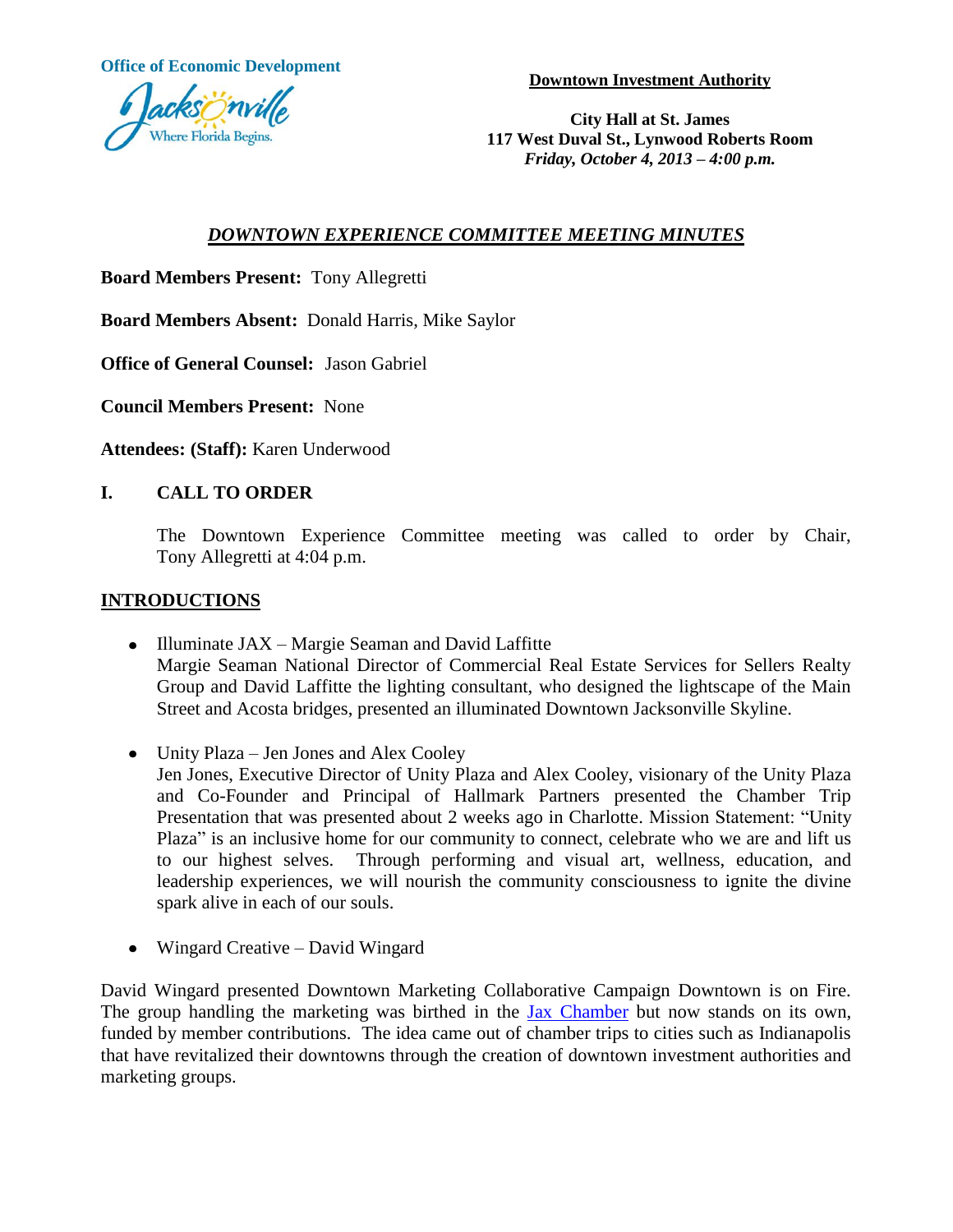Downtown Investment Authority October 4, 2013 Page 2 of 3

Its partners include the Cultural Council of Greater Jacksonville, Downtown Vision Inc., Jacksonville Civic Council, JEA, [Jacksonville Jaguars,](http://www.bizjournals.com/profiles/company/us/fl/jacksonville/jacksonville_jaguars/842845) Jacksonville Transportation Authority, Jax Chamber, NAIOP of Northeast Florida Inc., SMG Jacksonville, ULI North Florida, Visit Jacksonville, El Ad Florida, John Meeks & Associates CPA and [Akerman Senterfitt.](http://www.bizjournals.com/profiles/company/us/fl/jacksonville/akerman_senterfitt/3226074)

Ms. Bishop pointed out that the incoming CEO suggested that the funding go to the owner, not the tenant, and it would be better implementation for our downtown businesses.

- Katherine Hardwick, DVI Update. She stated that many people attended Wednesday's ArtWalk. The DVI closed down two blocks of Laura Street and threw a beer guard walk party for Octoberfest. In November, the DVI will be celebrating 10 years of Art Walk. A champagne toast, an announcement of new partnerships in addition to Art Walk and a stage will take place in between MOCA and the Main Library to utilize those two blocks of Laura Street to enhance the Art Walk Experience for everyone. Welcome Kits were put together for the businesses that will open up downtown. The kits will address whom to call for what issues and resources to those are available to help promote events. She asked about the RFP status of Hemming Plaza and the stated that the DVI has been in discussions with the Landing on the lighted boat parade. Is there role for the DIA in terms of helping existing events versus new events? Chairman Allegretti stated the experience committee funnels experience issues as they become mature enough for a request of the item to be placed on the DIA Regular meeting agenda. Chairman Allegretti does not know what the palate is of the DIA for helping events.
- Aundra Wallace commented that he met with Earnie Franklin, Director of Public Private  $\bullet$ Partnerships and suggested to take the boat parade to him to identify the resources to help promote events. The draft RFP for Hemming Plaza was presented to him and he has submitted the DIA comments to Kelly Boree, Director of Parks, and Recreation. She will submit the final comments to the Office of General Counsel, Procurement and to Risk Management to go on the streets in November.

## **II. ANNOUNCEMENTS**

Chairman Allegretti stated that the skyway is on from 9am to 5pm. A test will be done with JTA on Saturday, October 5, 2013 for Community First Saturdays. Bicycle riders can ride their bikes to the skyway and take your bike on the skyway. Held from 10 a.m. to 4 p.m. on the first Saturday of each month, October through June, Community First Saturdays features family-friendly activities while highlighting vibrant Downtown Jacksonville. Make sure you check out all of this great entertainment! Moreover, if you get fatigued after 2p.m., call the get down and stay down, to get a luxury room at a special rate. Risk Management has been working very hard on ordinances for events. The requirements when getting to the final permitting part of it are hard to meet. Risk Management has been working very hard on ways not only to get inexpensive insurance when permits are pulled. Eventually insurances could be bought from the City when pulling permits on a rate less than market. He congratulated COJ Risk Management and OED on a great job and Aundra Wallace has hit the ground running.